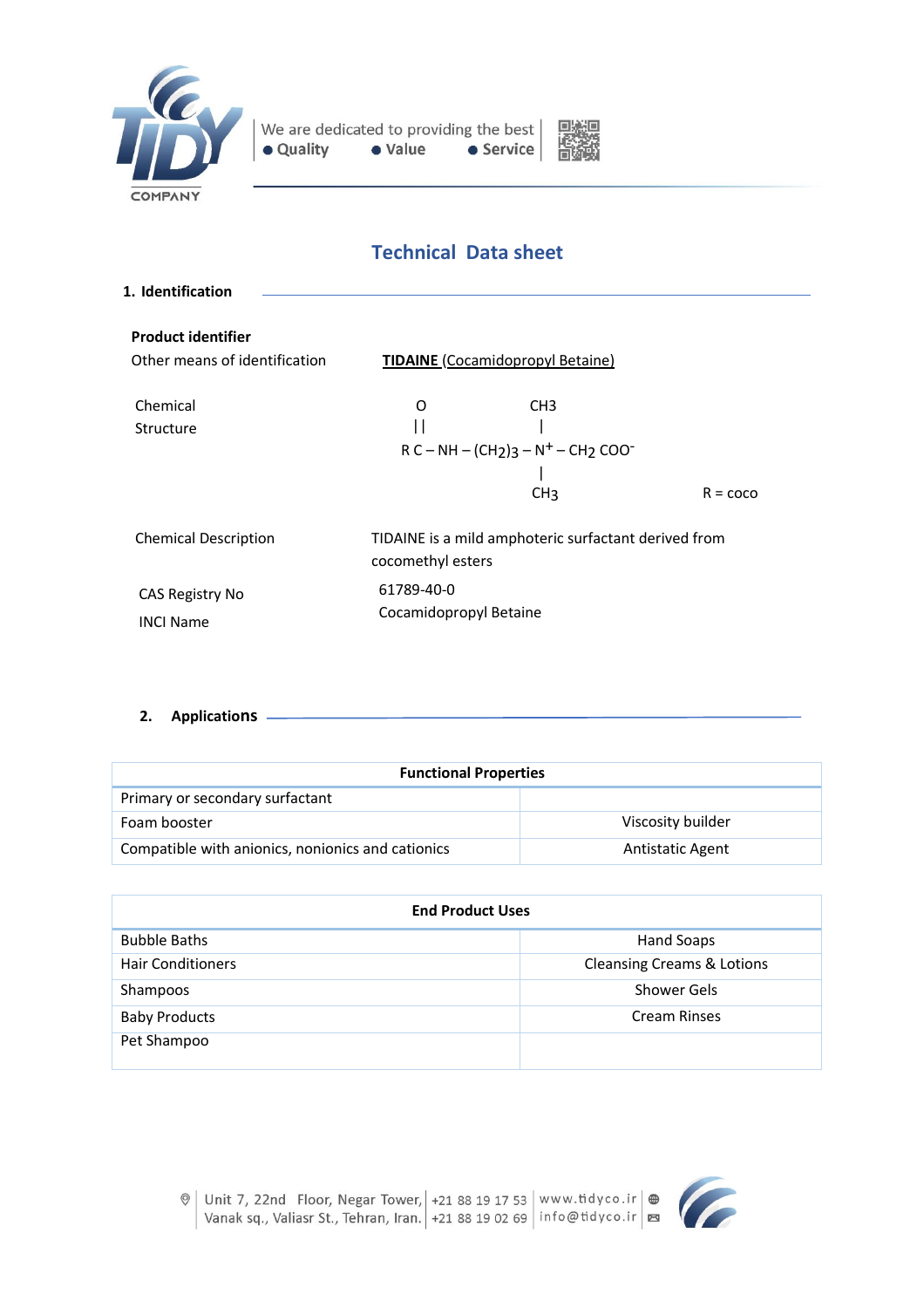



### **3. Properties**

| <b>Typical Properties</b>    |                       |  |
|------------------------------|-----------------------|--|
| Appearance at 25°C           | Clear liquid          |  |
| Solids, %                    | 38                    |  |
| pH, 10% aqueous              | $4.5 - 7.0$           |  |
| Cloud Point (as is), °C (°F  | $-5(23)$              |  |
| Pour Point, °C (°F)          | $-5(23)$              |  |
| Flash Point (PMCC), °C (°F)  | >94 (>201)            |  |
| Boiling Point, °C (°F)       | $>100$ ( $>212$ )     |  |
| Preservative                 | <b>DMDM Hydantoin</b> |  |
| Actives, %                   | 30                    |  |
| Sodium Chloride, %.          | 5.2                   |  |
| Color, APHA                  | 250 max.              |  |
| Viscosity at 25°C, cps       | 16                    |  |
| Density, g/ml (lbs/U.S. gal) | 1.043(8.7)            |  |
| RVOC, U.S. EPA%              | $\Omega$              |  |
| Freeze Point, °C (°F)        | $-8(18)$              |  |

#### **Biodegradability & Toxicity**

Product is biodegradable. Additional information is available upon request.

TIDAINE is slightly to practically non-toxic orally ( $LD_{50} = 5$  g/kg) and causes moderate eye and mild skin irritation at 10% active.

#### **Storage & Handling**

 Normal safety precautions (i.e. gloves and safety goggles) should be employed when handling Tidaine Contact with the eyes and prolonged contact with the skin should be avoided. Wash thoroughly after handling material.

It is recommended that TIDAINE be stored in sealed containers and kept at temperatures between 40°F

(4°C) and 120°F (49°C). Avoid overheating or freezing. If material is frozen, mild heat and agitation are

recommended to ensure the material is homogeneous before use.

Standard Packaging: TIDAINE is available in bulk and 55 gallon drums (net weight 450 lb/204 kg).

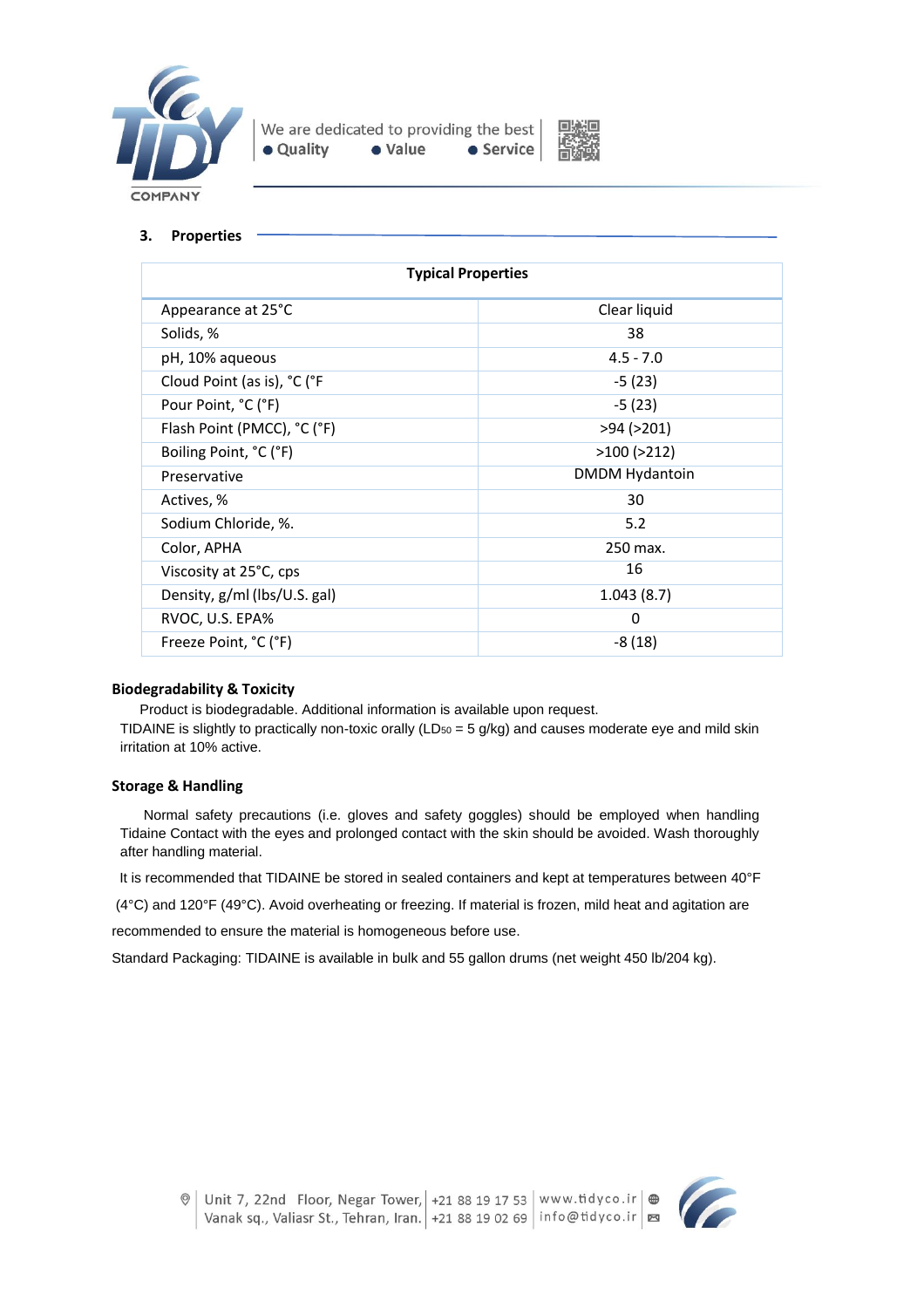



| <b>Formulations</b>                    |                 |                                             |  |
|----------------------------------------|-----------------|---------------------------------------------|--|
| <b>ECONOMY BUBBLE BATH (Salt-Free)</b> |                 |                                             |  |
| Ingredients                            | Wt, $%$ (as is) | <b>Function</b>                             |  |
| <b>TIDAPON 30%</b>                     | 28.0            | <b>Primary Surfactant</b>                   |  |
| <b>TIDAINE</b>                         | 4.0             | Viscosity<br>Builder/Foam<br><b>Booster</b> |  |
| Hydroxyethylcellulose                  | 0.4             | Thickener                                   |  |
| Citric Acid (50%)                      | q.s             | pH Adjuster                                 |  |
| Fragrance, Dye, Preservative           | q.s             | Additives                                   |  |
| D.I. Water                             |                 |                                             |  |
|                                        | g.s. to 100.0   | Solvent, Carrier                            |  |

## **Mixing Procedure**

 Disperse Hydroxyethylcellulose in D.I. Water and heat to 42°C. Mix until completely dispersed. Add TIDAPON 30% and TIDAINE and blend until clear. Adjust pH to 6.5 - 7.5 with citric acid. Add fragrance dye and preservative, if desired.

| <b>Physical Properties</b> |              |  |
|----------------------------|--------------|--|
| Appearance at 25°C         | clear liquid |  |
| pH (as is).                | $6.5 - 7.5$  |  |

| <b>HIGH ACTIVE CLEAR GEL SHAMPOO</b> |                |                           |  |
|--------------------------------------|----------------|---------------------------|--|
| ngredients                           | Wt $%$ (as is) | <b>Function</b>           |  |
| TIDAPON 30%                          | 70.0           | <b>Primary Surfactant</b> |  |
| <b>TIDAINE</b>                       | 6.6            | SecondarSurfactant        |  |
| Citric Acid (50%)                    | q.s            | pH Adjuster               |  |
| Fragrance, Dye, Preservative         | q.s            | Additives                 |  |
| Sodium Chloride                      | q.s            | Viscosity Adjuster        |  |
| D.I. Water                           | g.s.to 100.0   | Solvent, Carrier          |  |